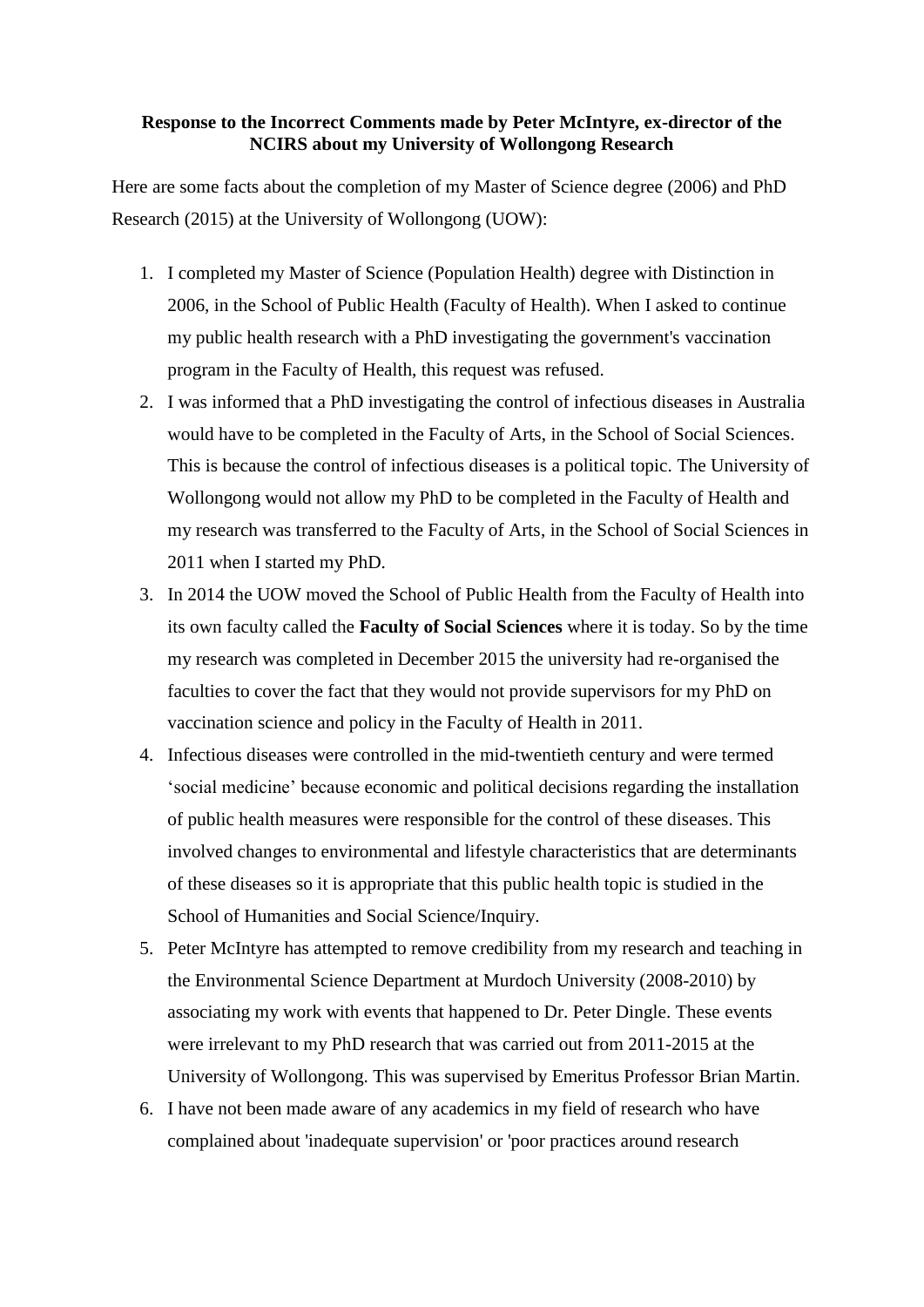evidence' for my research. Please request that Peter McIntyre provides evidence for this claim.

- 7. In 2009 I sent a summary of my [whooping cough vaccine research](https://vaccinationdecisions.net/wp-content/uploads/2014/02/WhoopingcoughAnalysis1.pdf) to the Public Health Association of Australia (PHAA) for publication in their newsletter. The PHAA drafted Peter McIntyre to write a response to my article and both were published (side-by-side) in the PHAA newsletter April 2009. My article was fully referenced. However, this PHAA newsletter does not require references and Peter McIntyre did not provide me with a fully referenced copy of the claims he made in his response article. To date I have not seen references that support his claims that were published in 2009. This is important because any references used to support his claims that are published *after* 2009 can be designed from an apriori position.
- 8. At this time (2009) Peter McIntyre asked me to attend the NCIRS to present my research. He said he would ask his secretary to make a time and date for this to occur. However, I did not receive any notification of a date or time from his secretary. This was witnessed by academics at Murdoch University. Please ask him to provide evidence that I 'turned down this opportunity' as I was grateful to receive such an invitation but he never provided me with a date or time for this to occur.
- 9. Please also ask him for the evidence that 'JW was not willing to take part in any objective scrutiny of the evidence.' My PhD thesis describing the evidence I have presented is published on the UOW repository with open access for this purpose. In contrast Professor Peter McIntyre did not give permission for his 1994 PhD on the HIB vaccine to be published in open access in the University of Sydney repository when I requested this in July 2016 (Appendix 1). Peter McIntyre's PhD thesis is only accessible to students who request the thesis via document delivery and not to the general community for open scrutiny of the science.
- 10. Further Peter McIntyre, along with ~45 other government and public health officials, declined to attend a public forum at the [University of Technology, Sydney](https://www.youtube.com/watch?v=srTsNXUjRFM&feature=youtu.be) in October 2015 to debate the science in the government's vaccination polices. This evidence supports the conclusion that it is Peter McIntyre who is not willing to take part in objective scrutiny of the science.
- 11. Peter McIntyre admits to being the author of a letter presented by the lobby group, the Friends of Science in Medicine, to the University of Wollongong that requested the removal of my PhD in January 2016. This letter questioned the quality and validity of acceptance of my PhD by UOW. This petition was presented in January 2016 - one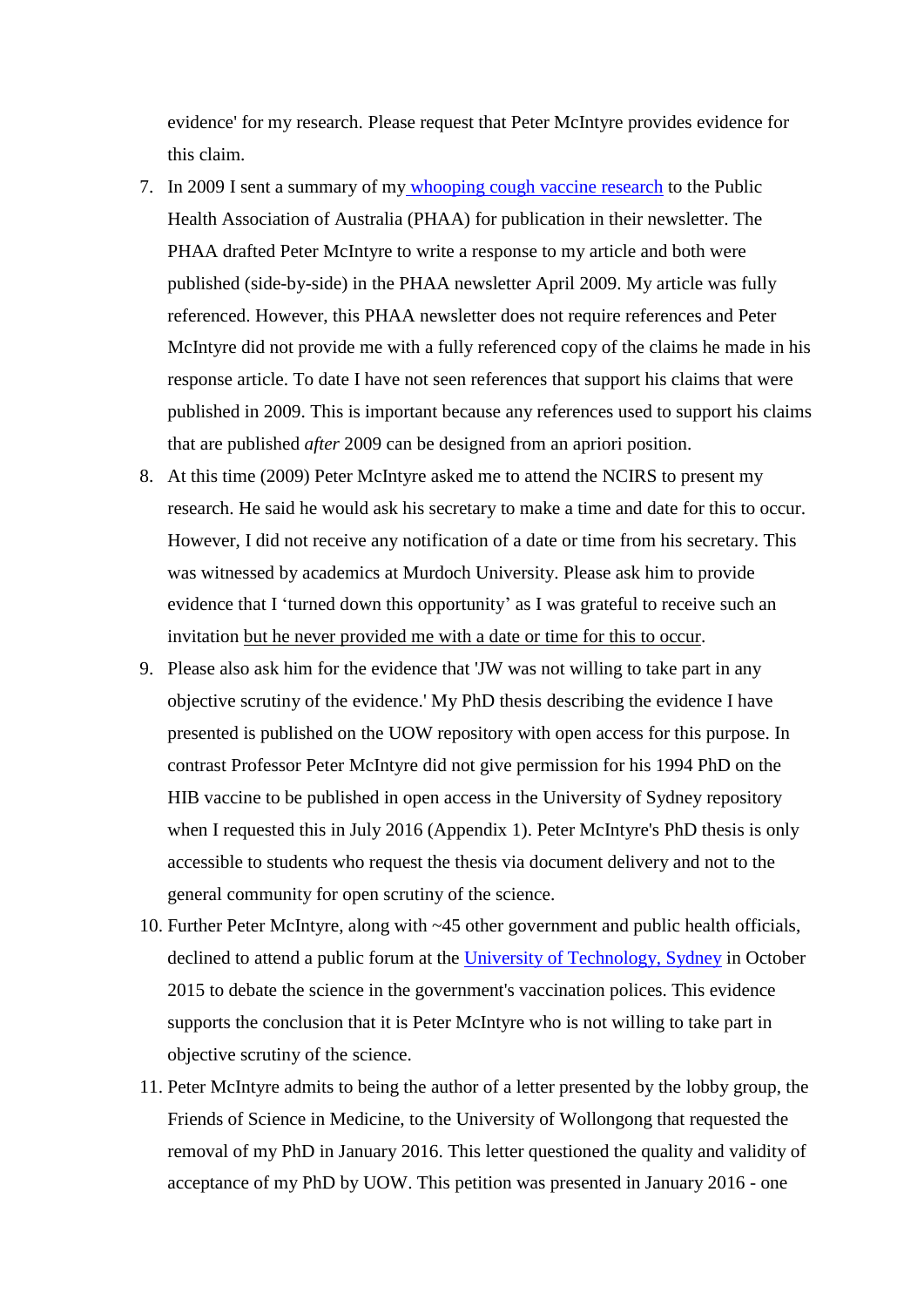week after my thesis was published on the UOW website - and this did not allow time for these activists to have read or debated the scientific arguments in my PhD thesis. Please note that Peter McIntyre's request to remove the PhD failed because all the correct procedures were followed for the assessment of my PhD and because the scientific arguments I have presented are supported by academics at both national and international universities. The UOW stated that it 'stands by this research'.

- 12. PM's claim that my expertise is confined to 'consideration ...of deficiencies about how policy is made' is false. Not only does Peter McIntyre agree that there are deficiencies in this area but he makes false assertions about the focus of my investigation into vaccination policies. My PhD investigates the undone science in government vaccination policies and not a 'presentation of pre-conceived notions with selective citation of references' as Peter McIntyre has inaccurately claimed.
- 13. It is the government that is using selective references to support the use of vaccines in mandatory and coercive vaccination policies. Peter McIntyre's claims about my research are made by ignoring the scientific evidence and arguments that myself and many others are presenting in peer-reviewed scientific journals.
- 14. The reference that Peter McIntyre makes to Wikipedia and to the UOW website to claim that these official channels are disputing my scientific arguments is deceptive and inaccurate. This is because powerful industry lobby groups have influence in these official channels for disseminating knowledge. These channels are being misused by industry-associated lobby groups to educate the public using false and misleading claims about vaccines. This practice is known as agnotology and it is the promotion of cultural ignorance in the community by educating the public with assumptions about vaccines that are not evidence-based. The evidence for this statement is provided in Chapters 8 and 6 of my PhD thesis.
- 15. An example of the agnotology that is occurring in the promotion of vaccines is the way in which the University of Wollongong logo is being used to promote the Australian government's claims about vaccines. This promotion of the government's immunisation program was put up one week after my PhD thesis was published on the university website in January 2016. This promotion by UOW Professor Heather Yeatman, the head of the School of Public Health (2006-2018), is titled 'Experts unite behind evidence supporting immunisation' and she was permitted to promote the government's claims of the safety and efficacy of vaccines, even though neither she nor the  $\sim 60$  UOW academics who have signed their names to this promotion, have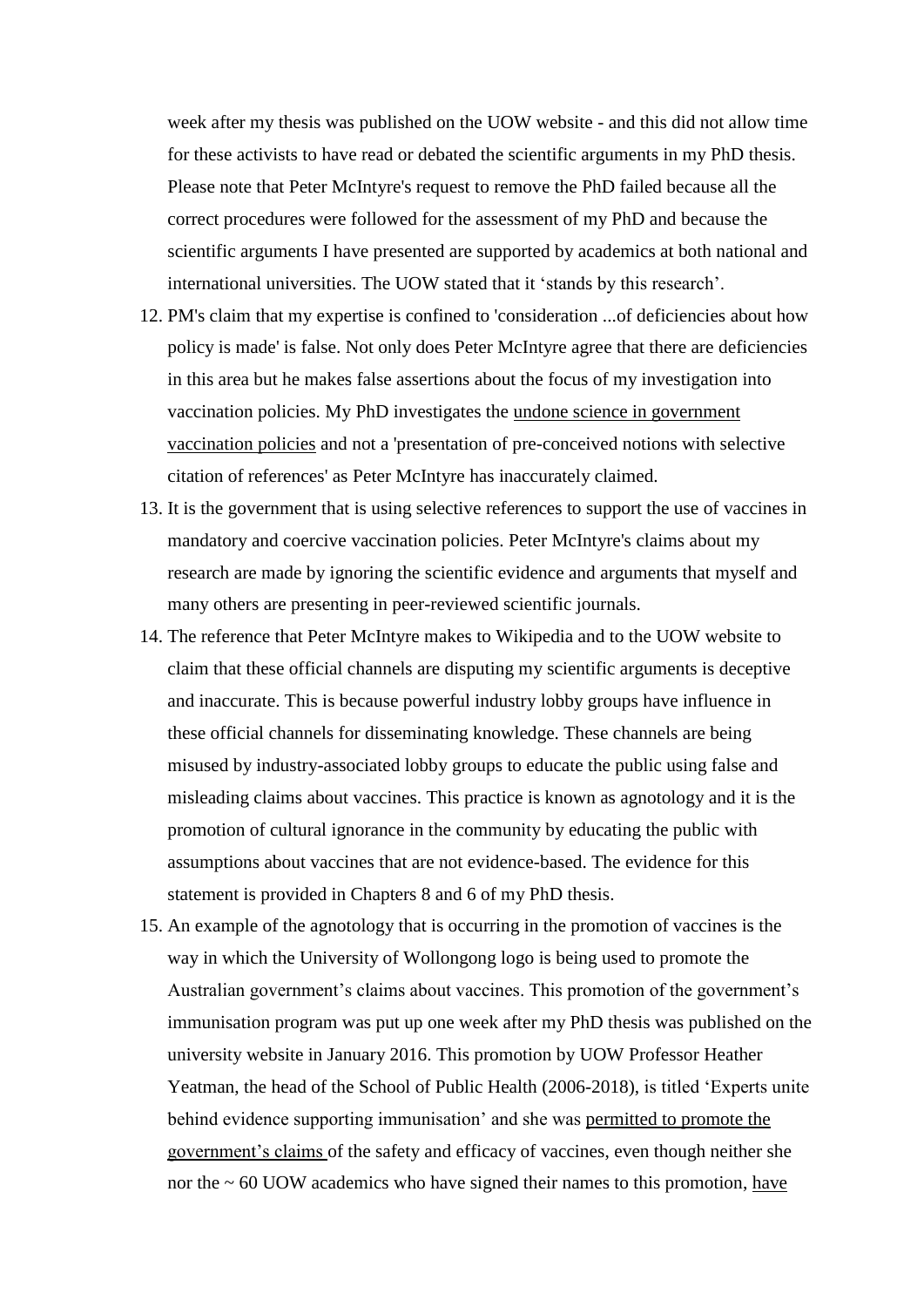ever researched vaccination science in-depth or read and debated my PhD thesis. This promotion of vaccination policies on the UOW website is deceiving the public about the safety and efficacy of vaccines because these UOW academics are not experts on vaccination science or policy and they have never investigated the government's claims about vaccines in any published research on this topic. Professor Heather Yeatman's area of expertise is nutrition and this does not entitle her to speak on the topic of vaccine safety and efficacy because this is outside her area of expertise.

- 16. In 2014 a leader of the Australian Skeptics/SAVN lobby group, Dr. John Cunningham, fabricated allegations of academic misconduct about my whooping cough research (completed in 2006) and submitted an anonymous complaint to the UOW about my research. This complaint was investigated by the University of Wollongong by breaching the university's own complaint procedures. The complaint was investigated even though Dr. John Cunningham did not provide any evidence of academic misconduct. The UOW apologised to me for the misuse of their complaint procedures (Appendix 2) and provided me with financial compensation for the false information that was provided in the mainstream media by 'anonymous medical experts'. This was provided to the media before the confidential investigation by UOW was completed.
- 17. Peter McIntyre has conflicts of interest in government vaccination programs due to his role as the deputy/director of the government NCIRS for 20 years from 1998 – 2017. This role involves his participation in industry-funded safety and efficacy trials of vaccines with research grants provided by GlaxoSmithKline, Merck, and Pfizer. These financial conflicts of interest for Peter McIntyre are listed in the latest Australian Technical Advisory Group on Immunisation (ATAGI) conflict of interest statement (Appendix 3). During his 20 years at the NCIRS he has been influential in recommending vaccines for the national immunisation program (NIP). There is no independent body providing over-sight of the industry-funded science that is being used to recommend vaccines to the NIP and whilst he has retired as director of the NCIRS this year he is still listed as a member of the NCIRS advisory board and the scientific advisory committee in 2018.
- 18. The NCIRS works with the industry-funded Immunisation Coalition and there is no transparency or accountability in the science used for recommendations to the government vaccination program. Here is an example of the industry-funding of vaccination trials from 2012: Professor Peter McIntyre's National Centre for